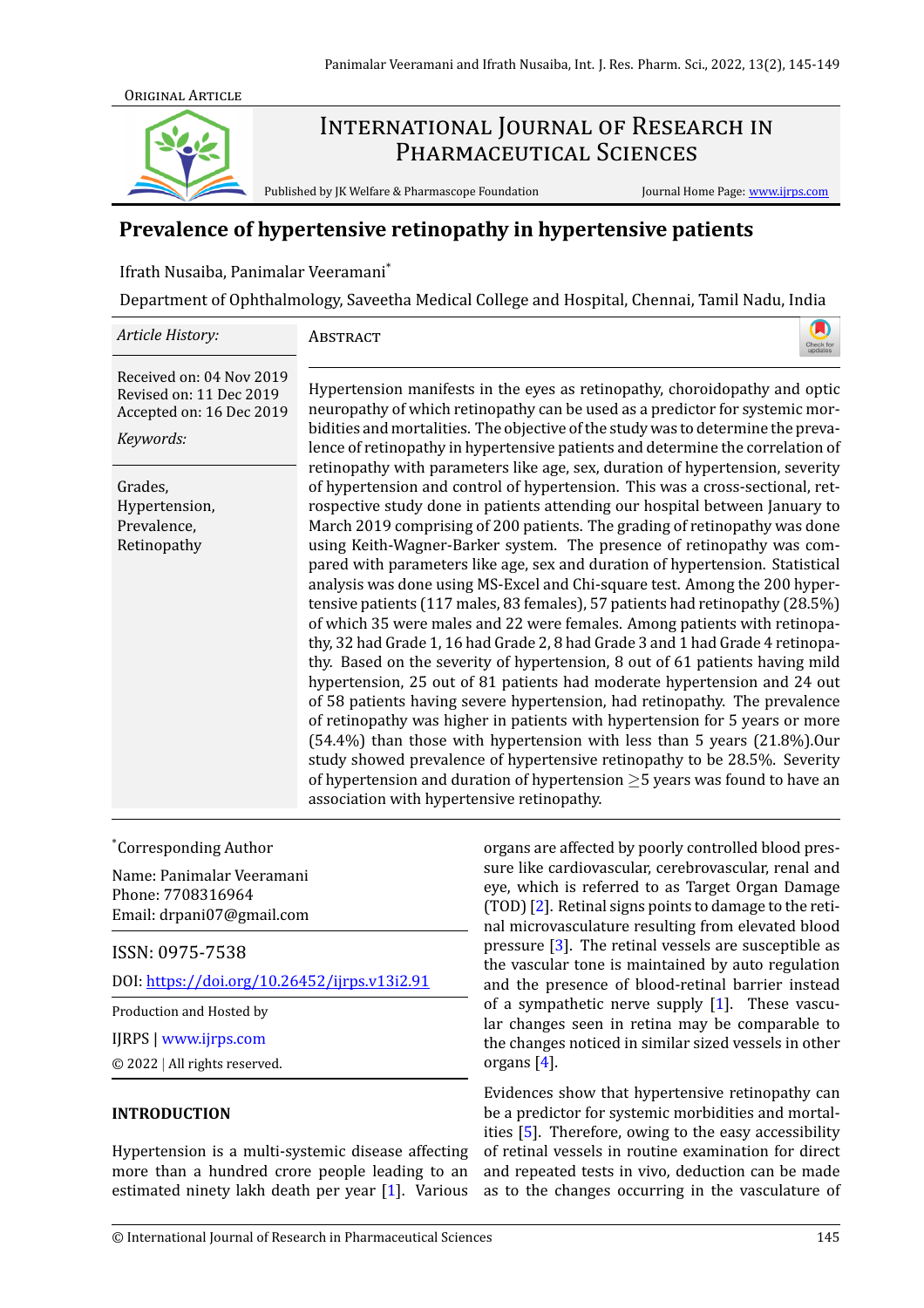<span id="page-1-0"></span>

|         | Retinal changes                                                                                               |
|---------|---------------------------------------------------------------------------------------------------------------|
| Grade 1 | Slight constriction of retinal arterioles, With arteriovenous Ratio of $>1.2$                                 |
| Grade 2 | Grade $1 +$ focal narrowing of retinal arteriole with an arteriovenous ratio <1:2 or<br>arteriovenous nicking |
| Grade 3 | Grade $2 +$ flame shaped haemorrhages $+$ cotton wool spots $+$ hard exudates                                 |
| Grade 4 | Grade $3 +$ optic disc swelling                                                                               |
|         |                                                                                                               |

| Table 1: Keith, Wagner and Barker classification of hypertensive retinopathy |  |  |  |
|------------------------------------------------------------------------------|--|--|--|
|------------------------------------------------------------------------------|--|--|--|

| Table 2: Distribution of retinopathy among various age groups |  |  |  |  |  |
|---------------------------------------------------------------|--|--|--|--|--|
|---------------------------------------------------------------|--|--|--|--|--|

| $18-50$ years |    | $61-70$ years                           | >70 years  |
|---------------|----|-----------------------------------------|------------|
|               |    |                                         |            |
| 14 (21.8%)    |    | 17 (32.7%)                              | 8 (36.3%)  |
| 50 (78.1%)    |    |                                         | 14 (63.6%) |
| 64            | 62 | 52                                      | 22         |
|               |    | $51-60$ years<br>18 (29%)<br>44 (70.9%) | 35 (67.3%) |

| Table 3: Distribution of retinopathy based on duration of hypertension |  |  |
|------------------------------------------------------------------------|--|--|
|                                                                        |  |  |

<span id="page-1-1"></span>

|                | Without retinopathy | With retinopathy | Percentage |
|----------------|---------------------|------------------|------------|
| $\leq$ 5 years | 64                  | 14               | 17.94%     |
| >5 years       | 79                  | 43               | 35.24%     |

other systems [4, 6]. Hypertension results in ocular damage in the form of retinopathy, choroidopathy and optic neuropathy [2]. Hypertensive retinopathy encompasses three phases: vasoconstrictive phase, sclerotic phase [a](#page-4-3)[nd](#page-4-5) the exudative phase [7]. It is often asymptomatic and seldom leads to significant visual loss. How[ev](#page-4-0)er, uncontrolled hypertension can still lead on to vision loss in a short time like in cases of diabetic retinopathy, retina[l d](#page-4-6)etachment, retinitis pigmentosa, CRVO, CRAO, age related macular degeneration [2]. Nevertheless, control of blood pressure with medications can have lower incidences of retinal changes when compared to uncontrolled hypertension [8].

Retinopathy changes ar[e](#page-4-0) observed by fundus examination with direct ophthalmoscope, slit lamp with +90 D lens, or indirect [op](#page-4-7)hthalmoscope [1, 2]. There are numerous grading systems used for hypertensive retinopathy, of which Keith, Wagener and Barker classification syste[m](#page-4-2) is commo[nl](#page-4-0)y adopted [1].

Independent association of hypertensive retinopathy with other TOD backs the suggestion of evaluating oc[u](#page-4-2)lar changes in hypertensive patients in order to improve extra-ocular risk stratification [5]. The presence of retinopathy is found to be influenced by various other factors like gender, smoking, duration of hypertension, severity of hypertension, obesity [4, 9, 10]. This study is done to obtain [th](#page-4-4)e prevalence of hypertensive retinopathy and assess the correlation of retinopathy with various parameters like age, sex, severity of hypertension and duration of hypertension.

## **MATERIALS AND METHODS**

These cross-sectional, prospective study consists of hypertensive patients attending our General Medicine outpatient sector between January to March 2019. This study population comprised of 200 hypertensive patients who were examined for hypertensive retinopathy. This was done in both eyes using Fundoscopy by an ophthalmologist. The degree of retinopathy was classified based on the Keith-Wagner-Barker classification as shown in Table 1,  $[11]$ . The retinopathy was compared with various parameters like age, sex, duration of hypertension, severity of hypertension and control of hypertension. The blood pressure was classified as: mild [hy](#page-1-0)p[ert](#page-4-8)ension (SBP 120-129 mm Hg/ DBP >80 mm Hg), moderate hypertension (SBP 130-139 mm Hg/ DBP 80-90 mm Hg), severe hypertension (SBP *≥*140 mm Hg/ DBP *≥*90 mm Hg) [12].

This study adhered to the tenets of the Institutional review board (IRB) and Institutional ethics committee (IEC). Statistical analysis was don[e u](#page-4-9)sing MS-Excel. Additionally, Chi-square test was done to assess the correlation of retinopathy with various parameters like age, sex and duration of hypertension. P-value < $0.05$  was taken to be significant.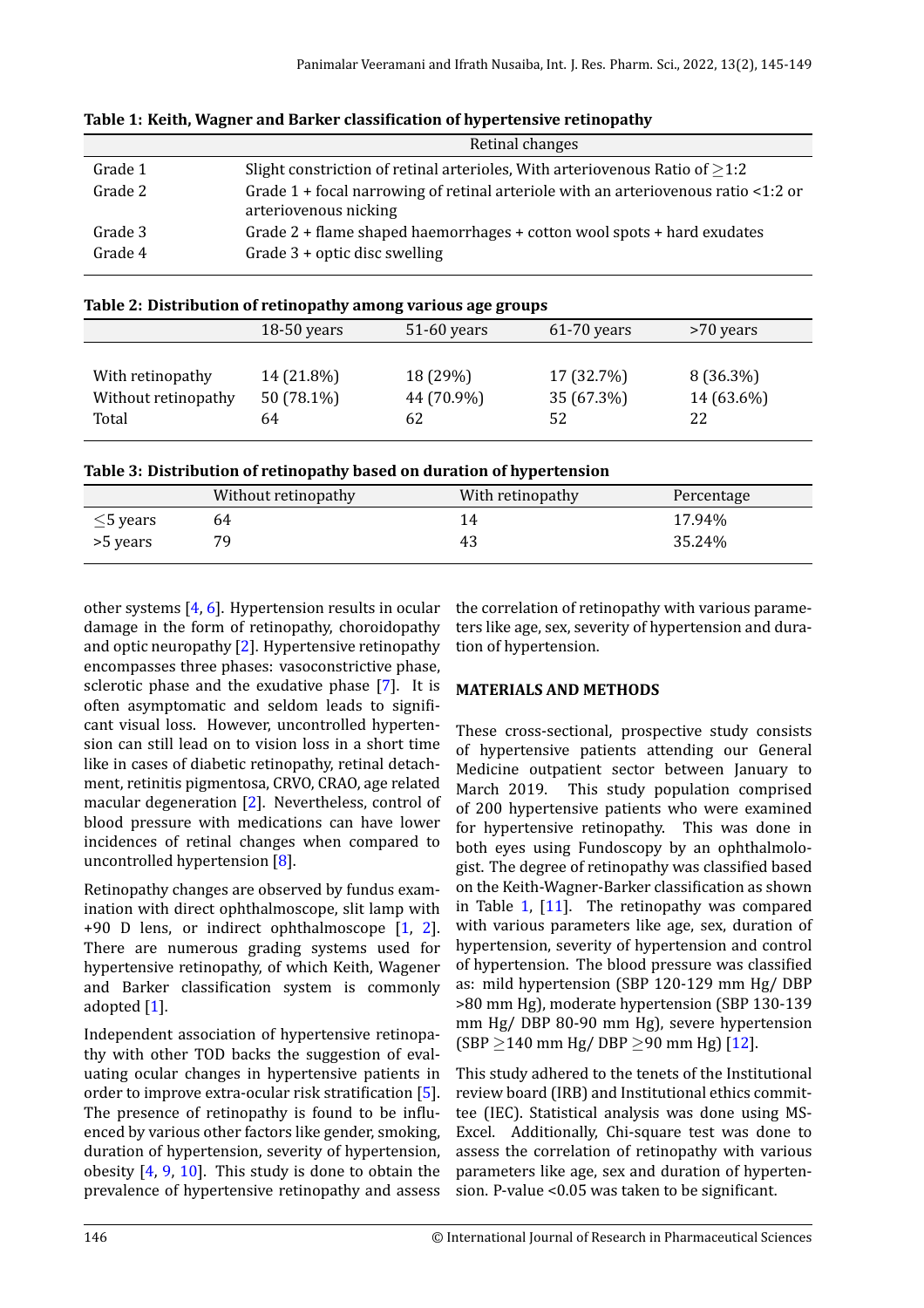# **Table 4: Target Organ Damage among patients with retinopathy**

| Target Organ Damage    | Percentage |
|------------------------|------------|
| Ischemic heart disease | 38.46%     |
| Stroke                 | 46.15%     |
| Chronic kidney disease | 15.38%     |
|                        |            |

## **RESULTS AND DISCUSSION**

Totally, 200 hypertensive patients were examined for hypertensive retinopathy, which consisted of 117 males (58.5%) and 83 females (41.5%) between age group of 18-82. Out of the 200 cases, 57 patients had retinopathy (28.5%), as shown in Figure 1.

According to the hypertension severity, 8 out of the 61 patients having mild hypertension (13.1%), 25 of the 81 patients having moderate hypertension (30.8%) and 24 of the 58 patients having [se](#page-2-0)vere hypertension (41.37%), had retinopathy. This is represented in Figure 3. There was a statistical association between retinopathy and severity of hypertension (p=0.002443).

According to Keith Wagener and Barker grading system for hypertens[iv](#page-2-1)e retinopathy, out of the 57 patients with retinopathy, 32 patients had Grade 1 retinopathy (56.1%), 16 patients had Grade 2 retinopathy (28.1%), 8 patients had Grade 3 retinopathy (14%) and 1 patient had Grade 4 retinopathy (1.7%). The distributions of various grades of retinopathy are represented in Figure 2.

Among the 117 male patients, 35 patients had retinopathy (29.914%) and among the 83 female patients, 22 patients had retinopathy (26.5%[\) o](#page-2-2)n examination. There was no statistical correlation between the presence of retinopathy and gender (p=0.598787). The distribution of retinopathy among males and females is represented in Figure 4.

The patients were categorised into 4 groups based on their age: group 1 (18-50 years), group 2 (51- 60 years), group 3 (61-70 years) and group 4 (>[70](#page-3-0) years). The percentage of retinopathy was highest among the group 4 population (36.4%).

There was no statistical significance in the distribution of retinopathy among the various age groups (p=0.474713). The distribution of retinopathy among various age groups is shown in Table 2.

Based on the duration of hypertension, the population was divided into two groups with duration of hypertension>5 years and *≤*5 years.

Of the 78 patients with hypertension for 5 years or less, 14 patients had retinopathy (17.94%) and of

<span id="page-2-0"></span>

**Figure 1: Prevalence of hypertensive retinopathy**

<span id="page-2-2"></span>

 $\blacksquare$  Retinopathy

**Figure 2: Prevalence of various grades of retinopathy**

<span id="page-2-1"></span>

**Figure 3: : Distribution of hypertension among screened and those with retinopathy**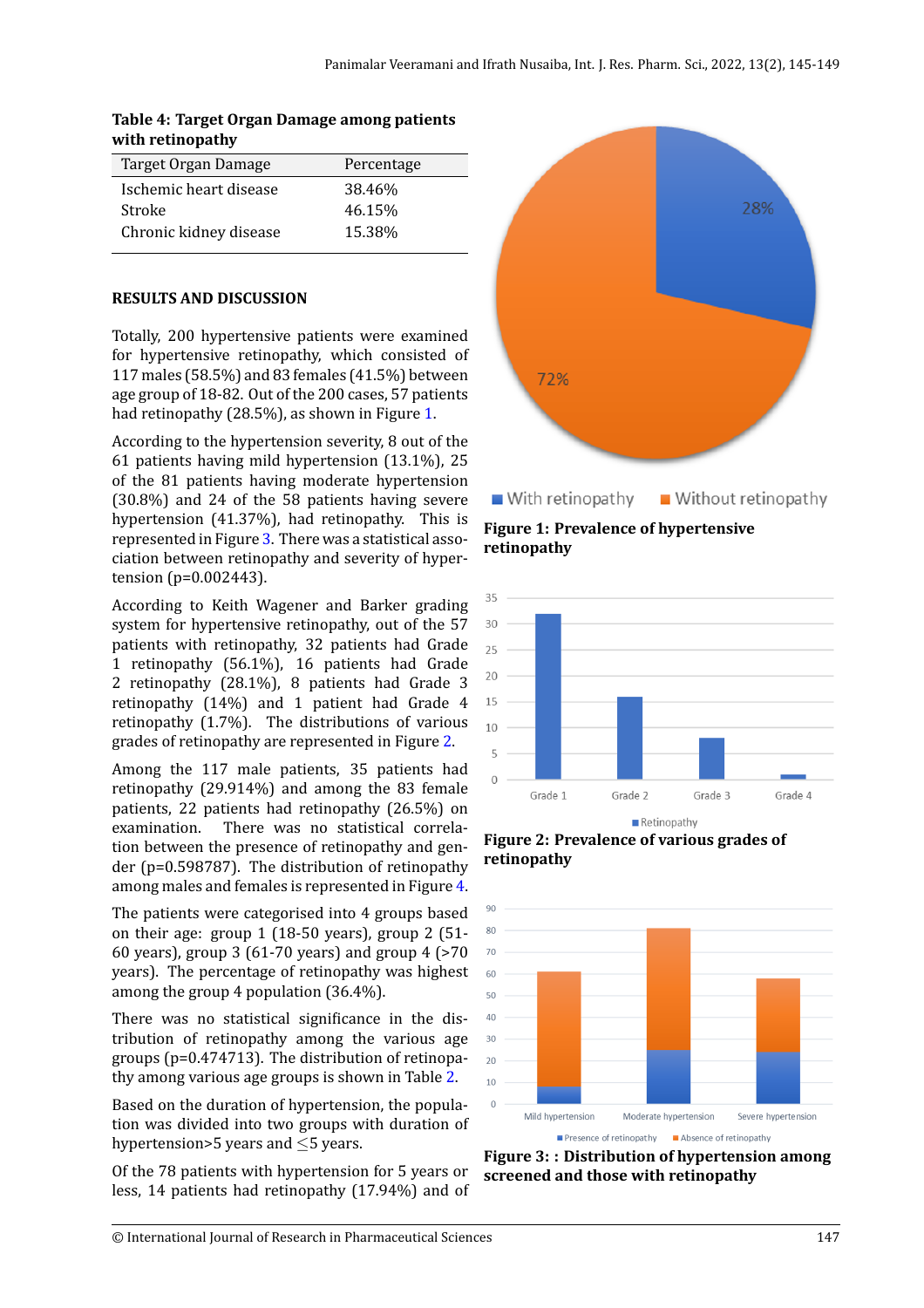<span id="page-3-0"></span>

**Figure 4: Distribution of retinopathy among males and females**

<span id="page-3-1"></span>

**Figure 5: Distribution of retinopathy among controlled and uncontrolled hypertensives**

the 122 patients who had hypertension for more than 5 years, 43 patients had retinopathy (35.24%). The prevalence of retinopathy was found to be statistically higher in patients who have had hypertension for more than 5 years when compared to those with hypertension for 5 years or less (p=0.008215). The distribution of retinopathy based on the duration of hypertension is shown in Table 3.

The blood pressure was controlled in 77 patients, of which 25 had retinopathy (32.4%). The blood pressure was uncontrolled in 123 pati[en](#page-1-1)ts, of which 32 had retinopathy (26.01%). This is shown in Figure 5. The prevalence of retinopathy was higher in patients with controlled hypertension than those with uncontrolled hypertension (32.4% vs.  $26.01\%$ ), but it was not statistically significant (p=0.3253[85](#page-3-1)).

About 37 patients had Target Organ Damage (TOD), of which 13 had retinopathy and 24 didn't have retinopathy. The prevalence of TOD was higher in those having retinopathy (22.81% vs. 16.78%), which was not statistically significant ( $p=0.386236$ ). The various TOD in retinopathy is shown in Table 4. The effects of chronic hypertension manifests in the eyes as retinopathy, choroidopathy and optic neuropathy, which reflects the vascular changes occurring in other systems [2].

Our study consisted of 200 hypertensive patients of whom 58.5% (117 patients) were males and 41.5% (83 patients) were females. In our study, the prevalence of retinopathy [w](#page-4-0)as found to be 28.5%. In a study done by Mondal RN *et al*. (29.4%), similar prevalence was found  $[10]$ . However, there was a higher prevalence of hypertensive retinopathy found in other studies, which was highly varied  $(39.9\% - 75\%)$   $[3, 4, 9]$ . This could be due to lower compliance to treatment an[d lo](#page-4-10)wer clinic patient attendance rates.

According to the Keith Wagner and Barker classification, Grade 1 [ret](#page-4-1)[in](#page-4-3)[op](#page-4-11)athy was present in the highest frequency (56.1%), followed by Grade 2 (28.1%), Grade 3 (14%) and Grade 4 (1.7%). This pattern of distribution was similar to the study done by Besharati et al. [9] Of the 57 patients with retinopathy, 13.1% having mild hypertension, 30.8% having moderate hypertension and 41.3% having severe hypertension, had retinopathy. There was association of retin[op](#page-4-11)athy with severity of hypertension (p=0.002443). In studies done in India and Bangladesh, males were found to be at an increased risk of developing retinopathy  $[4, 10]$ . There was no statistical correlation found between the development of retinopathy and gender in our study (p=0.598787).

We divided the population into [va](#page-4-3)r[iou](#page-4-10)s age groups, of which the prevalence of retinopathy was highest in patients >70 years (36.3%) and lowest in patients aged 18-50 years (21.8%). No statistical correlation was found between the various age groups and prevalence of retinopathy (p=0.474713). Singh J et al. found the rates to be lower in the 71-90 age groups  $(1\%)$  [4]. The prevalence rates seen in studies done by Mondal RN et al. in*≥*60 years was 39.3% and Besharati in *≥*70 years is 40.3% showing higher prevalence of retinopathy in elderly, which was similar to our stu[dy](#page-4-3) [9, 10].

We found the prevalence of hypertensive retinopathy to be higher in patients with duration of hypertension more than 5 years (35.24%) than those with hypertension for [5](#page-4-11) [ye](#page-4-10)ars or less (17.94%), which was statistically significant ( $p=0.008215$ ).

The prevalence of hypertensive retinopathy was higher in those with controlled hypertension than those with uncontrolled hypertension (32.4% vs.  $26.01\%$ ), but this was not statistically significant (p=0.325385). This was similar to the study done on Bangaladesh [10].